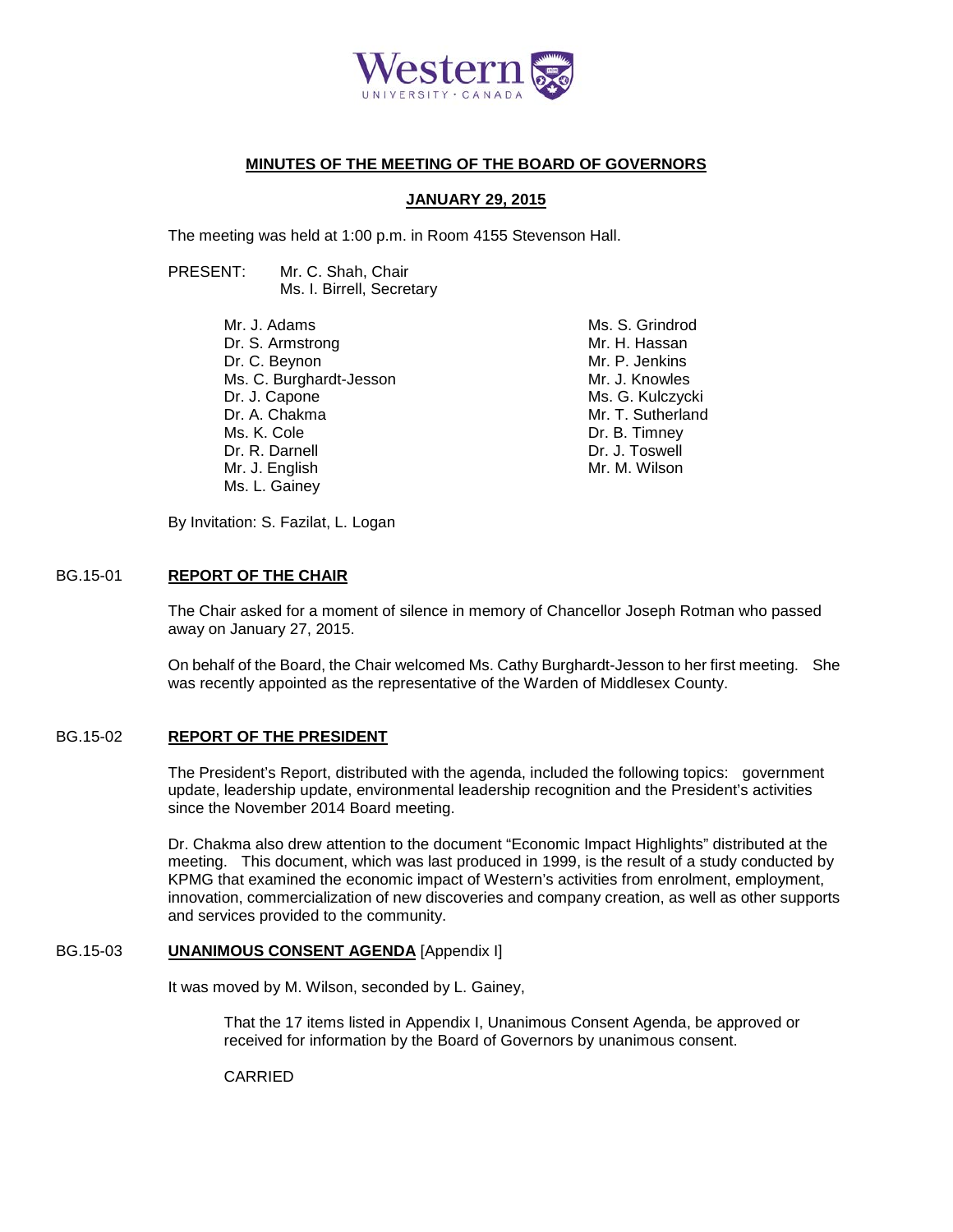## BG.15-04 **Minutes from the Previous Meeting**

The open session minutes from the meeting of November 20, 2014, were approved as circulated.

### **REPORT OF THE PROPERTY & FINANCE COMMITTEE** [Appendix II]

#### BG.15-05 **Statement of Investment Objectives, Policies and Governance – Revisions [MAPP 2.26]**

It was moved by J. Knowles, seconded by J. Adams,

That the revised Statement of Investment Objectives, Policies & Governance for the Operating and Endowment Fund, detailed in Appendix II, Annex 1 and 2, be approved.

Ms. Kulczycki provided an overview of the revisions detailed in Appendix II, Annex 1.

Responding to questions regarding risk tolerance (Section 3.2), and hedging (Section 3.9), Ms. Logan provided the following:

• Risk Tolerance:

The most recent expected return and standard deviation calculated by Western's Investment Consultant identified a 6.7 percent return with an 11.7 percent standard deviation. This means that two-thirds of the time, returns will range from -5.0 percent to 18.4 percent, and one-third of the time they will fall outside of this range. The introduction of alternative investments into the asset mix of the portfolio has increased the standard deviation of returns nominally.

• Hedging:

The target hedging ratio has not changed from the last Statement of Investment Objectives, Policies & Governance. With the increase in alternative assets, the exposure to non Canadian currencies has increased. This has resulted in the need to increase currency hedging. Recent infrastructure investments denominated in Australian dollars have been fully hedged. With our target asset mix, the Fund will have a 30 percent exposure to non Canadian currency, after hedging. 55 percent of the Fund's assets are exposed to non Canadian currencies, after hedging the exposure is maintained within the policy ratio of 10-30 percent.

The question was called and CARRIED.

### BG.15-06 **MAPP 2.10 – Policy on Scholarships, Awards and Prizes - Revisions**

It was moved by M. Wilson, seconded by L. Gainey,

That the revised MAPP 2.10 – Policy on Scholarships, Awards and Prizes, detailed in Appendix II, Annex 3, be approved.

CARRIED (by Unanimous Consent)

# BG.15-07 **MAPP 2.11 – Investment Payout Policy Revision**

It was moved by M. Wilson, seconded by L. Gainey,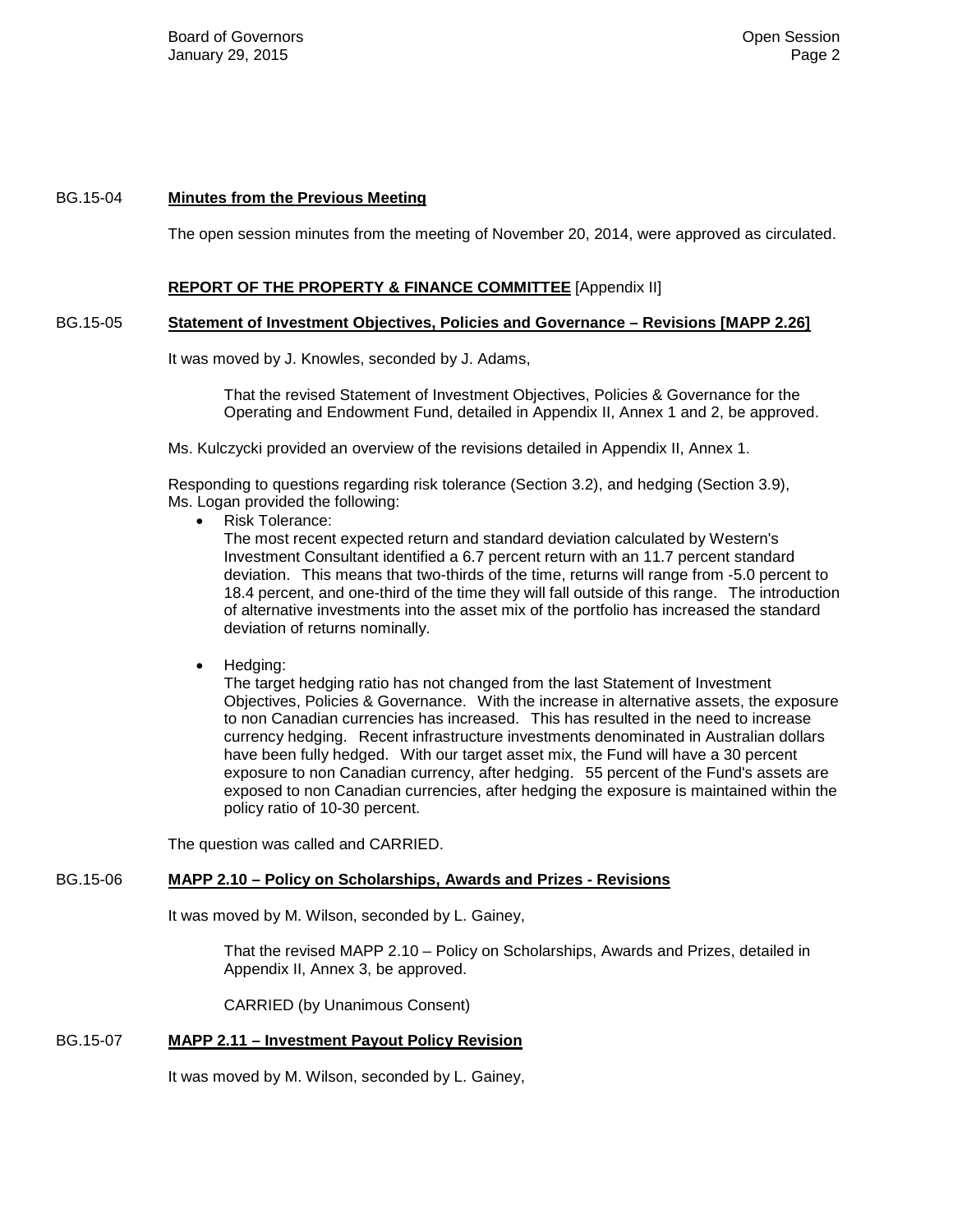That revisions to MAPP 2.11- Investment Payout Policy, detailed in Appendix II, Annex 4, be approved effective May 1, 2015.

CARRIED (by Unanimous Consent)

#### BG.15-08 **Information Items Reported by the Property & Finance Committee**

The Report of the Property & Finance Committee, detailed in Appendix II, contained the following items that were received for information by unanimous consent.

- CGA Ontario Professorship in Accounting Name Change
- Investment Committee Report
- Quarterly Financial Report (Operating Budgets)
- Ancillary Financial Report
- Annual Report on Trademark Licensees doing Business with the Book Store
- New and Revised Scholarships and Awards

#### **REPORT OF THE BY-LAWS COMMITTEE** [Appendix III]

#### BG.15-09 **Amendment to Special Resolution No.1- M: Senior Operations Committee – Membership**

It was moved by L. Gainey, seconded by H. Hassan,

That the Board of Governors approve that the terms of reference of the Senior Operations Committee be amended to include an "at large" seat to be filled from time to time at the Committee's discretion and on the recommendation of the Chair of the Board with a member drawn from an external constituency of the Board.

CARRIED

## **REPORT OF THE AUDIT COMMITTEE** [Appendix IV]

#### BG.15-10 **Information Item Reported by the Audit Committee**

The Report of the Audit Committee, detailed in Appendix IV, contained the following item that was received for information by unanimous consent:

• Internal Audit Charter Update

## **REPORT OF THE FUND RAISING AND DONOR RELATIONS COMMITTEE** [Appendix V]

#### BG.15-11 **Information Item Reported by the Fund Raising and Donor Relations Committee**

The report of the Fund Raising and Donor Relations Committee, detailed in Appendix V, contained the following item that was received for information by unanimous consent:

• Quarterly Report on Fund Raising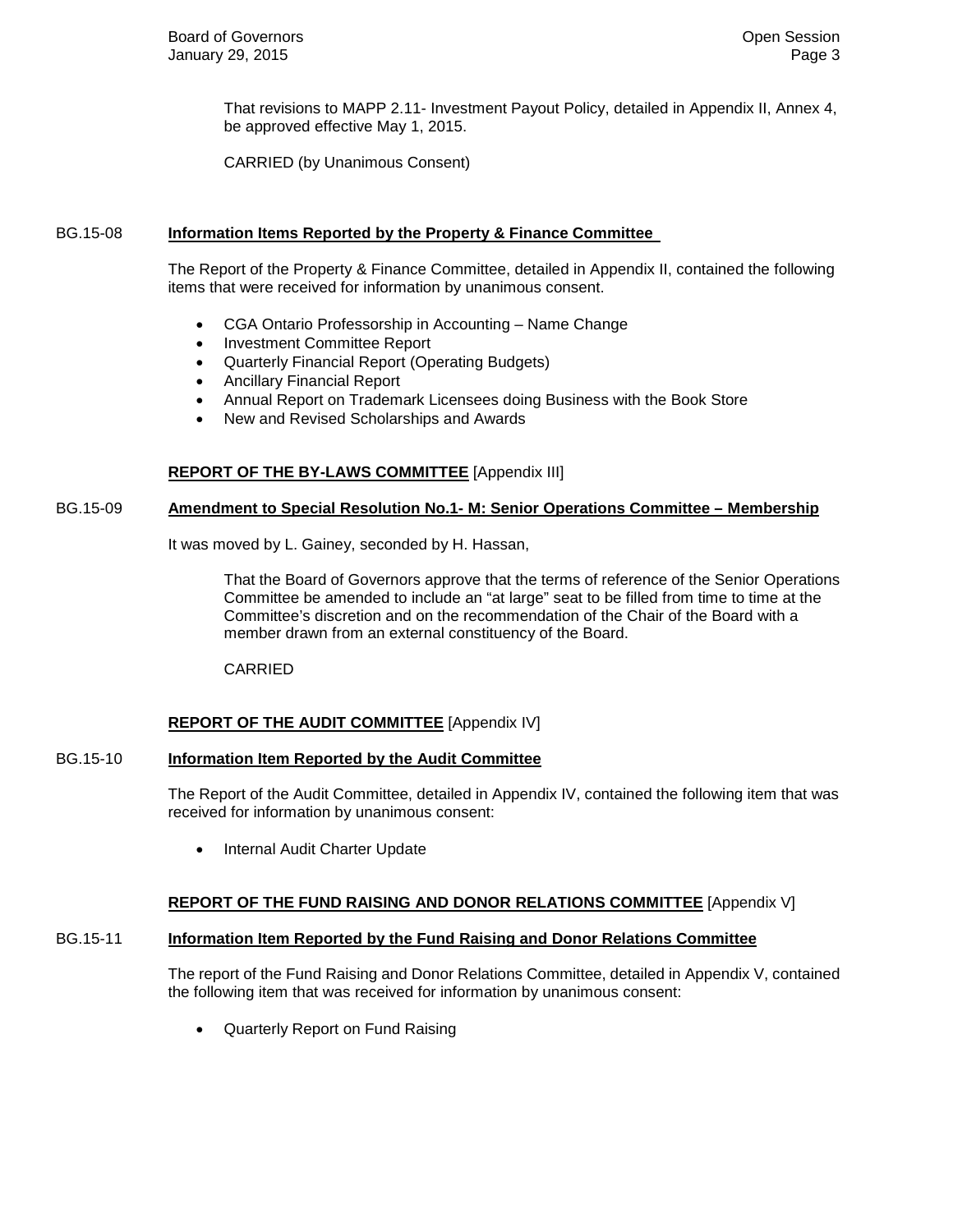# **REPORT OF THE SENIOR OPERATIONS COMMITTEE** [Appendix VII]

# BG.15-12 **Procedures for Policy on Sexual Violence (MAPP 1.52)**

The Board approved the Policy on Sexual Violence (MAPP 1.52) in September 2014. At the time, procedures for implementing the policy were still under development. They are now completed and are posted on the MAPP website along with the policy. Ms. Kulczycki highlighted the summary of activities with respect to these issues detailed in Appendix VII, Annex 1.

# **ITEMS REFERRED BY SENATE** [Appendix VI]

# BG.15-13 **School of Graduate and Postdoctoral Studies: Introduction of the Master of Media in Journalism and Communication (MMJC) Program**

It was moved by M. Wilson, seconded by L. Gainey,

That, pending Quality Council approval, the new Master of Media in Journalism and Communication (MMJC) program be introduced effective January 1, 2015, as shown in Appendix VI, Annex 1, as recommended by Senate.

CARRIED (by Unanimous Consent)

# BG.15-14 **MAPP 1.26 - Policy on Establishing International Academic Partnerships**

It was moved by M. Wilson, seconded by L. Gainey,

That MAPP 1.26 – Policy on Establishing International Academic Partnerships, attached hereto as Appendix VI, Annex 3, be recommended to the Board for approval, replacing the Guidelines for Educational Partnerships attached as Appendix VI, Annex 4.

CARRIED (by Unanimous Consent)

## BG.15-15 **Information Items Referred By Senate**

Appendix VI, Items Referred by Senate, contained the following items that were received for information by unanimous consent:

- Report of the Academic Colleague December 2014 meeting
- Announcements